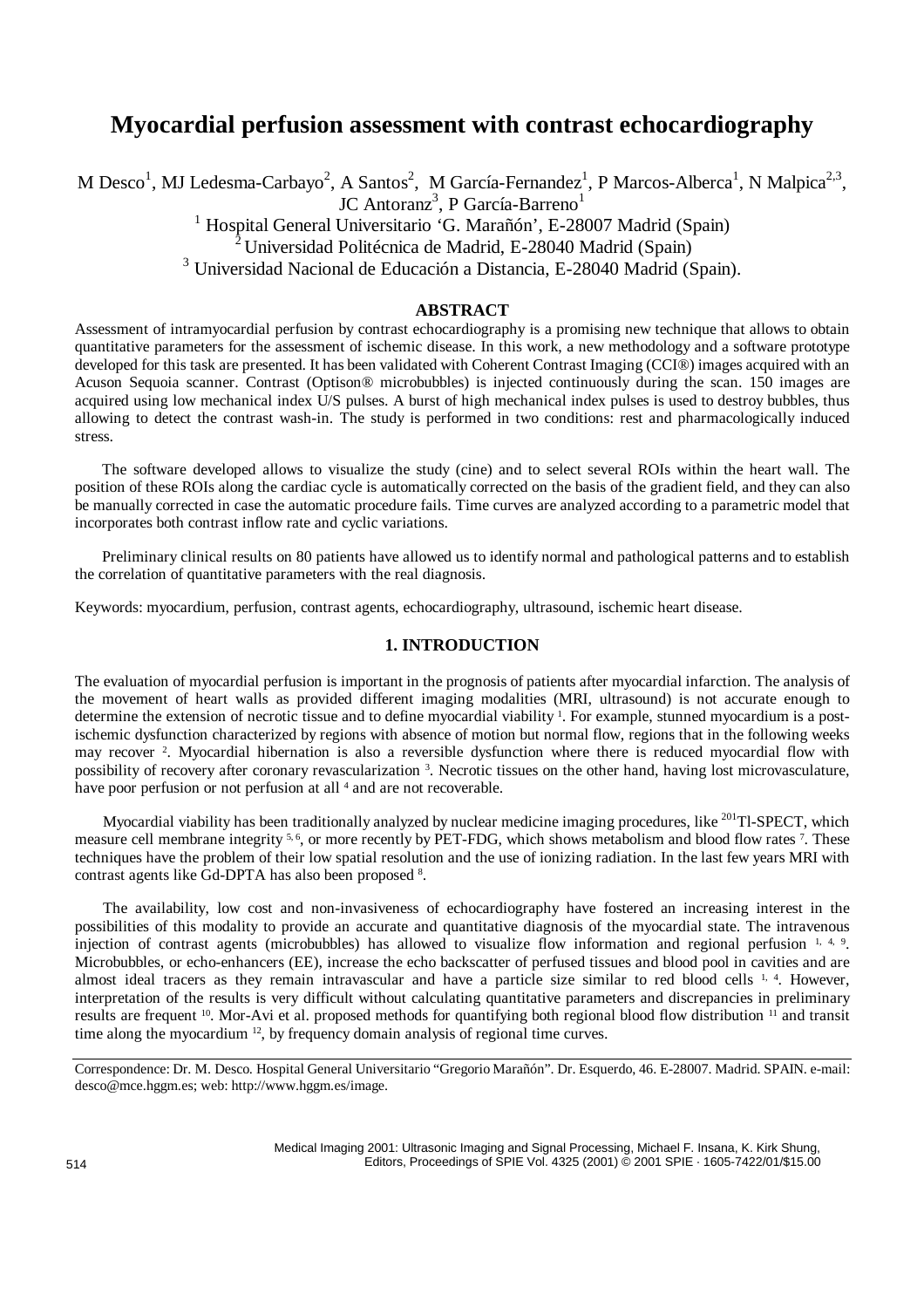Quantitative parameters can also be obtained by using an interesting feature of microbubbles: they can be destroyed by an ultrasound pulse of sufficient energy (high mechanical index)  $^{13}$ . It is then possible to obtain, not only the steady-state information, but also the wash-in curve, showing the refilling of microbubbles following their destruction by an ultrasound pulse (Figure 1). These wash-in curves have been fitted to mathematical models and quantitative parameters have been extracted <sup>14</sup>. Preliminary results on open-chest dogs have shown good correlation with coronary stenosis <sup>15</sup>.

These results have also been enabled by the new advances in technology, such as Coherent Contrast Imaging (CCI®), that allow to better analyze the harmonic signal coming from the echo-enhancers. Through the use of single pulse cancellation, CCI shows in B-Mode the harmonic signal produced by EE, eliminating the fundamental component and improving the SNR and thus the visualization of EE in the myocardium.

However, clinical application of these results is hindered by several problems. Heart motion complicates the regional analysis as it implies tracking particular regions within the heart wall during the cardiac cycle. Optimum model-fitting parameters, correlated with myocardial blood flow or its contractile capabilities, and eventually with the clinical prognosis of the patient, have not been defined yet 10, 15.

In this paper we present a method to quantify myocardial perfusion contrast studies that allows to perform a parametric analysis of time curves. The procedure also includes a semiautomatic position correction of wall ROIs that overcomes the problem of heart motion in an efficient way. With this method and the software prototype developed, clinical analysis of a number of patients and controls can provide robust and consistent data. Preliminary results on 80 patients have allowed us to identify normal and pathological patterns and to establish the correlation of quantitative parameters with the real diagnosis.

# **2. MATERIALS AND METHODS**

#### **2.1. Program features**

A software prototype has been developed to visualize and analyze CCI images and to obtain global and local quantitative parameters. The program runs on a PC computer (PENTIUM III-500 MHz, 256MB RAM), Windows NT 4.0. It has been developed in Visual Basic® and Visual C® (Microsoft Corporation) using ImageGear® libraries (Accusoft Corporation). It accepts sequences of images (digital clips) in DICOM format.

A brief description of its main features follows:

- − Visualization: The sequences of images can be visualized (cine) at user-selectable speed, or frame by frame. The usual zoom and panning tools are available. Time markers can be added to mark relevant moments (typically endsystole); these marks will be shown in all the time curves produced.
- − ROI definition: for regional analysis, the user can define several regions-of-interest or ROIs on the image. Tools are provided to easily draw these ROIs. Although in principle ROIs can adopt any shape, based on the preliminary studies, it was decided that only elliptical shapes of different sizes would be used, since they produce more reliable results. ROIs are clearly visible on each image in the time sequence, and each one is identified by a different color (Figure 3).
- ROI repositioning: a critical step for the adequate regional time analysis is that ROIs should keep its position within the heart wall along the cardiac cycle, otherwise the time curves are distorted as the ROI does not represent the same region at any moment. Maximum error is obtained when the ROI invades the ventricle cavity, whose videointensity (VI) values are significantly higher than in the wall. To correct this problem the endocardial edge of the heart wall is found in the gradient image and the ROI is repositioned in such a way that it stays tangent to that endocardial edge, not invading the ventricular cavity. Gradient image is rather noisy and requires spatial and temporal averaging. Despite of this, in some images is not possible to find the position of the endocardial border in a reliable way and the automatic method does not move the ROI. For this cases, mechanisms for manual ROI repositioning are available.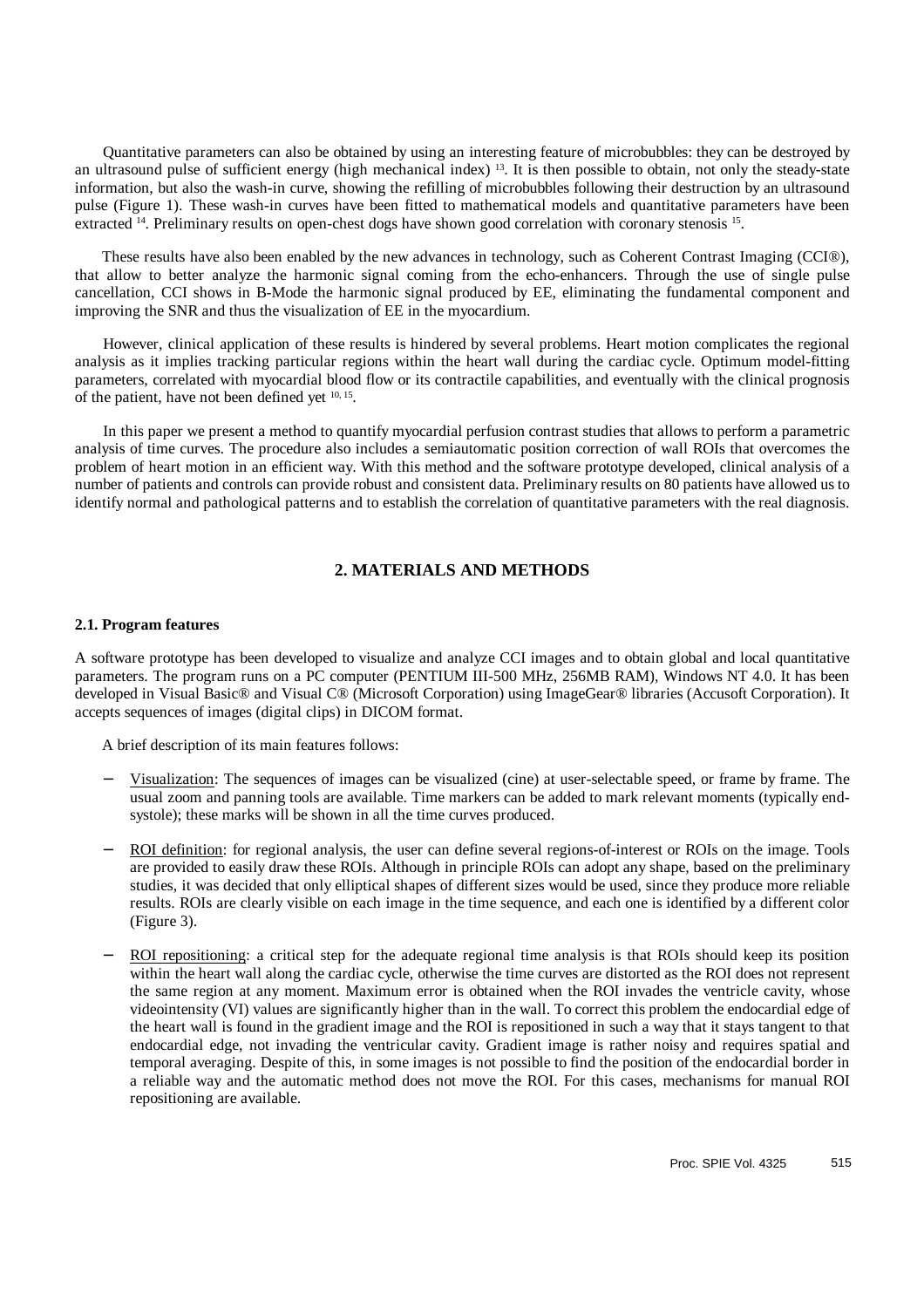− Quantification: the mean VI value of each ROI along the sequence can be depicted as a time-curve (Figure 4). Time curves can be exported as spreadsheet-compatible ASCII files, so that they can be further analyzed by standard software packages.

#### **2.2. Quantification**

The time-curve that represents the change in videointensity (VI) after applying the high mechanical-index pulse that destroy bubbles can be considered made of two components: A slow component that corresponds to the recovery of steady state VI values (wash-in) and a higher frequency component that conveys the cyclic variations due to the periodic contractions of the heart. These components can be easily separated with a low-pass filter, thanks to the marked difference in their spectral content. Most of the noise remains with the high frequency cyclic component. Figure 2 shows and example depicting both components.

According to the literature  $1, 9, 14$ , the wash-in curves can be modeled by an exponential curve:

$$
y = A(1 - e^{-\beta t})
$$

From these curves, several parameters can be computed. The proposed program automatically obtains:

*A*: Maximal end-systolic videointensity previous to bubble destruction

 $\beta$ : Time constant of the exponential recovery after bubble destruction.

 $A\beta$ : slope during initial replenishment, as given by the equation:

$$
\frac{dVI}{dt} = A\beta e^{-\beta t}
$$

#### **3. RESULTS AND DISCUSSION**

#### **3.1. Clinical validation**

Clinical studies on different aspects of the technique are being carried out, enrolling 80 patients up to now. In this paper we include some results taken from these studies in order to support the validity of the technique.

All studies were acquired with an ACUSON Sequoia® System with CCI. The echo-enhancer administered consisted of microbubbles of octafluoropropane (Optison®). For each patient, sequences of 150 consecutive frames (temporal resolution of 50-75 ms) in both four-chamber and two-chamber apical views were acquired and stored for posterior review and analysis.

Studies were acquired in rest (R) and, when necessary, under pharmacological stress (S) conditions. In this latter case images were obtained 8 minutes after the infusion of 0.56 mg/Kg of Dipiridamole.

Videointensity (VI) and curve values are expressed in dB. Statistical results are provided as mean±SEM. For all the comparisons, non-parametric statistical tests were used (Mann-Whitney and Wilcoxon tests for non-paired and paired data respectively).

#### **3.2. Feasibility**

Feasibility of this technique was assessed on 547 different segments obtained from 54 patients. Segments were evaluated by scoring its image quality according to the following scale: 0=Not visualized, 1=suboptimal (myocardial boundaries undefined), 2=acceptable (endocardial boundaries well defined) and 3=optimal (both endo and epicardial boundaries well defined). Figure 5 and 6 shows the results; the average score was 2.26±0.04, 79.2% of the segments showed optimal or acceptable visualization (60.9% optimal, 18.3% acceptable). Considering the results by region, only basal anterior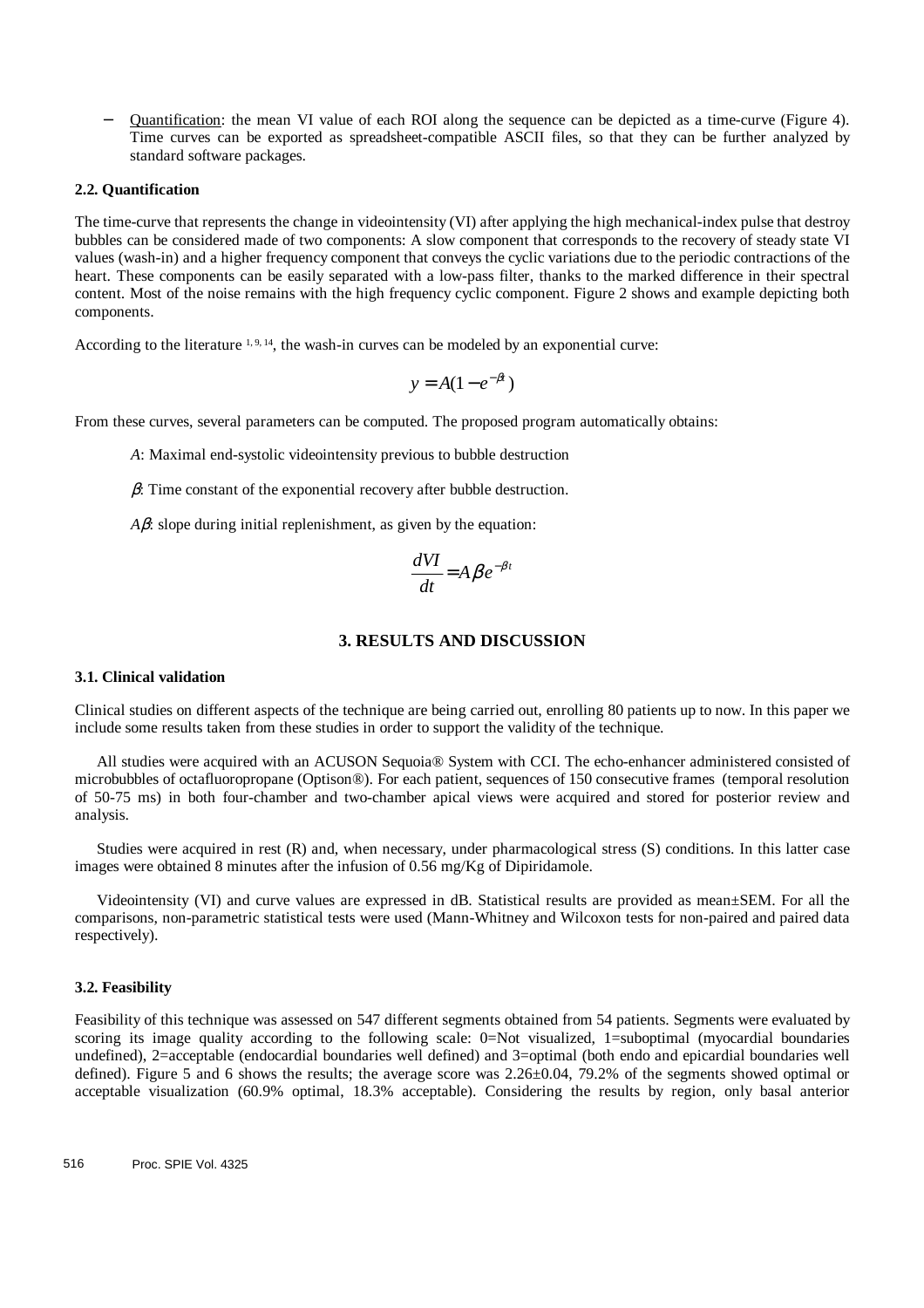(optimal/acceptable= 14.9%), basal lateral (optimal/acceptable= 36.2%) and basal medial (optimal/acceptable= 43.4%) segments showed bad visualization that could compromise its clinical validity.

#### **3.3. Cyclic variations**

This analysis included 75 normokinetic segments corresponding to nine consecutive patients without any cardiomiophaty both in rest (R) and stress (S) conditions, as described above. In (R) videointensity was higher in diastole than in systole  $(10.9\pm0.4 \text{ vs. } 9.1\pm0.3 \text{ p}<0.001)$ . In (S) videointensity values increased  $(12.2\pm0.4 \text{ vs. } 10.3\pm0.3)$  but the difference between systole and diastole did not change significantly in global values. The distribution was homogeneous in all the segments in (R), but in (S) showed a higher increase in septal regions compared to basal segments (Figure 7).

Classic studies in physiology showed the cyclic behavior of the coronary flow, reaching a maximum during the diastolic period and a minimum during the systolic phase. We hypothesized that this flow pattern at myocardial level can be assessed through the quantification of contrast images. According to our results, it seems that quantitative CCI is able to detect cyclic variations of coronary flow and its modification after pharmacological interventions. However, it is not clear yet whether this information can be used to assess the existence of ischemic heart disease with more reliability than other methods (for instance, quantification of the wash-in curve as shown below).

### **3.4. Myocardial perfusion**

This analysis included 50 patients, 12 without any cardiomiopathy and 38 with ischemic heart disease (IHD), from whom 73% had previous well documented myocardial infarction. 395 segments were evaluated: 97 normokinetic from normal patients, 167 normokinetic from IHD and 131 disynergic from IHD. Results show that end-diastolic (R-wave synchronous) intensity was maximal in normokinetic segments of normal patients (10.68±0.35); in IHD, normokinetic segments showed smaller intensity (9.39 $\pm$ 0.26, *p*<0.01) but even smaller in disynergic segments (8.08 $\pm$ 0.31, *p*<0.01).

## **4. CONCLUSIONS**

From the results shown in this paper, it seems that CCI can contribute to the identification of viable myocardium. Quantitative assessment of time curves produces reliable figures that according to our results are easy to obtain for most cardiac segments, reflect the cyclic variations of wall perfusion and seem to be related to the clinical situation (ischemia).The experience in the assessment of myocardial perfusion with this new tool is still very limited, and it is not clear yet whether the slow or high frequency component of the wash-in curves may yield more significant results.

#### **REFERENCES**

- 1. H. Becher and P. Burns, *Handbook of Contrast Echocardiography*: Springer, 2000.
- 2. S. Iskander and A. E. Iskandrian, "Prognostic utility of myocardial viability assessment," *Am J Cardiol*, vol. 83, pp. 696-702, A7, 1999.
- 3. P. G. Camici, W. Wijns, M. Borgers, R. De Silva, R. Ferrari, J. Knuuti, A. A. Lammertsma, A. J. Liedtke, G. Paternostro, and S. F. Vatner, "Pathophysiological mechanisms of chronic reversible left ventricular dysfunction due to coronary artery disease (hibernating myocardium)," *Circulation*, vol. 96, pp. 3205-14, 1997.
- 4. B. P. Paelinck and J. D. Kasprzak, "Contrast-enhanced echocardiography: review and current role," *Acta Cardiol*, vol. 54, pp. 195-201, 1999.
- 5. V. Dilsizian and R. O. Bonow, "Current diagnostic techniques of assessing myocardial viability in patients with hibernating and stunned myocardium [published erratum appears in Circulation 1993 Jun;87(6):2070]," *Circulation*, vol. 87, pp. 1-20, 1993.
- 6. L. D. Diesbourg, F. S. Prato, G. Wisenberg, D. J. Drost, T. P. Marshall, S. E. Carroll, and O. N. B, "Quantification of myocardial blood flow and extracellular volumes using a bolus injection of Gd-DTPA: kinetic modeling in canine ischemic disease," *Magn Reson Med*, vol. 23, pp. 239-53, 1992.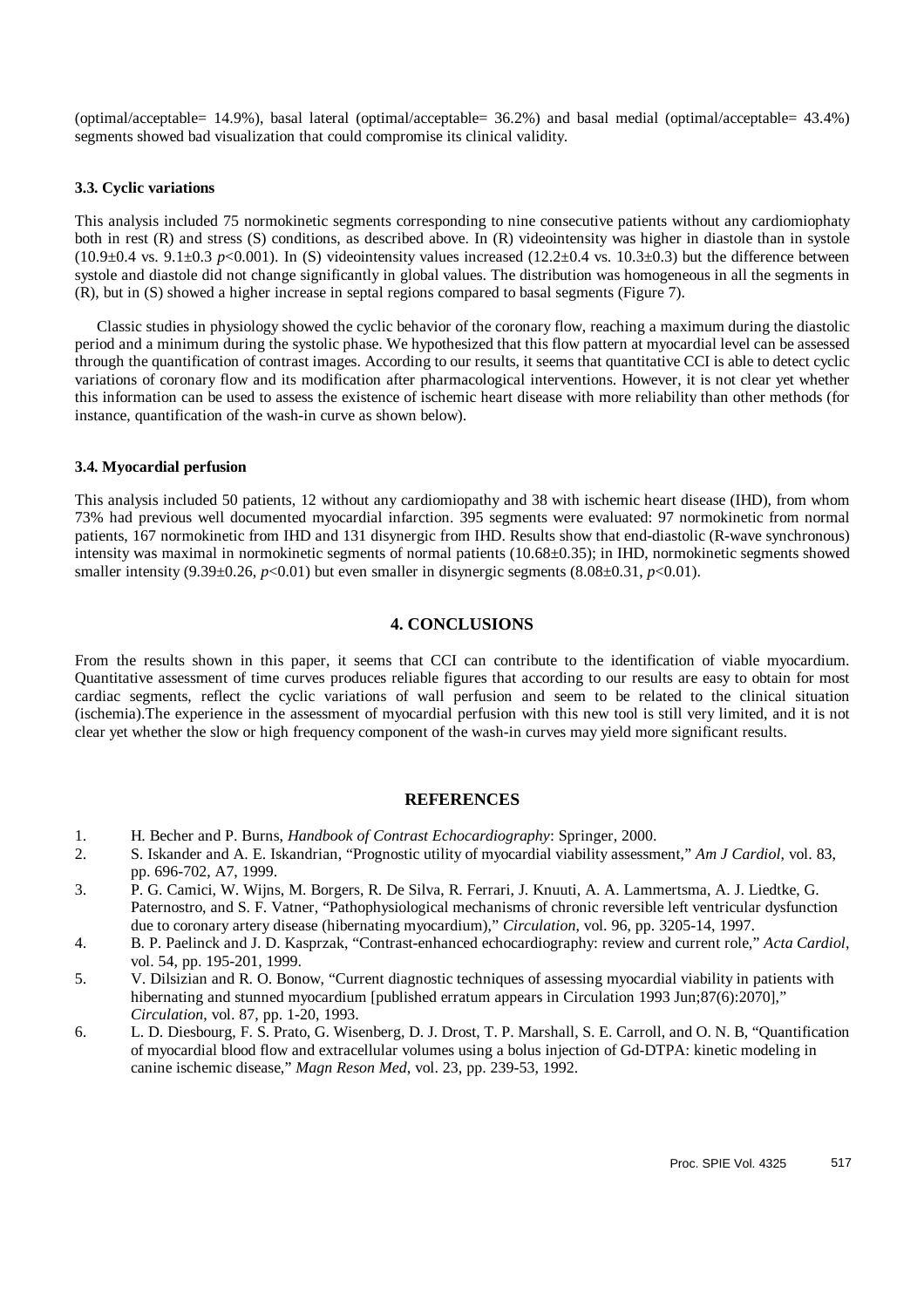- 7. V. Dilsizian, P. Perrone-Filardi, J. A. Arrighi, S. L. Bacharach, A. A. Quyyumi, N. M. Freedman, and R. O. Bonow, "Concordance and discordance between stress-redistribution-reinjection and rest-redistribution thallium imaging for assessing viable myocardium. Comparison with metabolic activity by positron emission tomography," *Circulation*, vol. 88, pp. 941-52, 1993.
- 8. R. S. Pereira, G. Wisenberg, F. S. Prato, and K. Yvorchuk, "Clinical assessment of myocardial viability using MRI during a constant infusion of Gd-DTPA," *Magma*, vol. 11, pp. 104-113, 2000 Dec.
- 9. M. A. Garcia-Fernandez and J. L. Zamorano, *Práctica de la ecocardiografía de contraste*. Madrid: Ene Ediciones, S.L., 1999.
- 10. A. N. DeMaria, B. Cotter, and K. Ohmori, "Myocardial contrast echocardiography: too much, too soon? [editorial; comment]," *J Am Coll Cardiol*, vol. 32, pp. 1270-1, 1998.
- 11. V. Mor-Avi, D. David, S. Akselrod, Y. Bitton, and I. Choshniak, "Myocardial regional blood flow: quantitative measurement by computer analysis of contrast enhanced echocardiographic images," *Ultrasound Med Biol*, vol. 19, pp. 619-33, 1993.
- 12. V. Mor-Avi, S. Akselrod, D. David, L. Keselbrener, and Y. Bitton, "Myocardial transit time of the echocardiographic contrast media," *Ultrasound Med Biol*, vol. 19, pp. 635-48, 1993.
- 13. T. R. Porter, F. Xie, S. Li, D. S. A, and P. Rafter, "Increased ultrasound contrast and decreased microbubble destruction rates with triggered ultrasound imaging," *J Am Soc Echocardiogr*, vol. 9, pp. 599-605, 1996.
- 14. K. Wei, A. R. Jayaweera, S. Firoozan, A. Linka, D. M. Skyba, and S. Kaul, "Quantification of myocardial blood flow with ultrasound-induced destruction of microbubbles administered as a constant venous infusion," *Circulation*, vol. 97, pp. 473-83, 1998.
- 15. H. Masugata, B. Peters, S. Lafitte, G. M. Strachan, K. Ohmori, and A. N. DeMaria, "Quantitative assessment of myocardial perfusion during graded coronary stenosis by real-time myocardial contrast echo refilling curves.[In Process Citation]," *J Am Coll Cardiol*, vol. 37, pp. 262-9, 2001.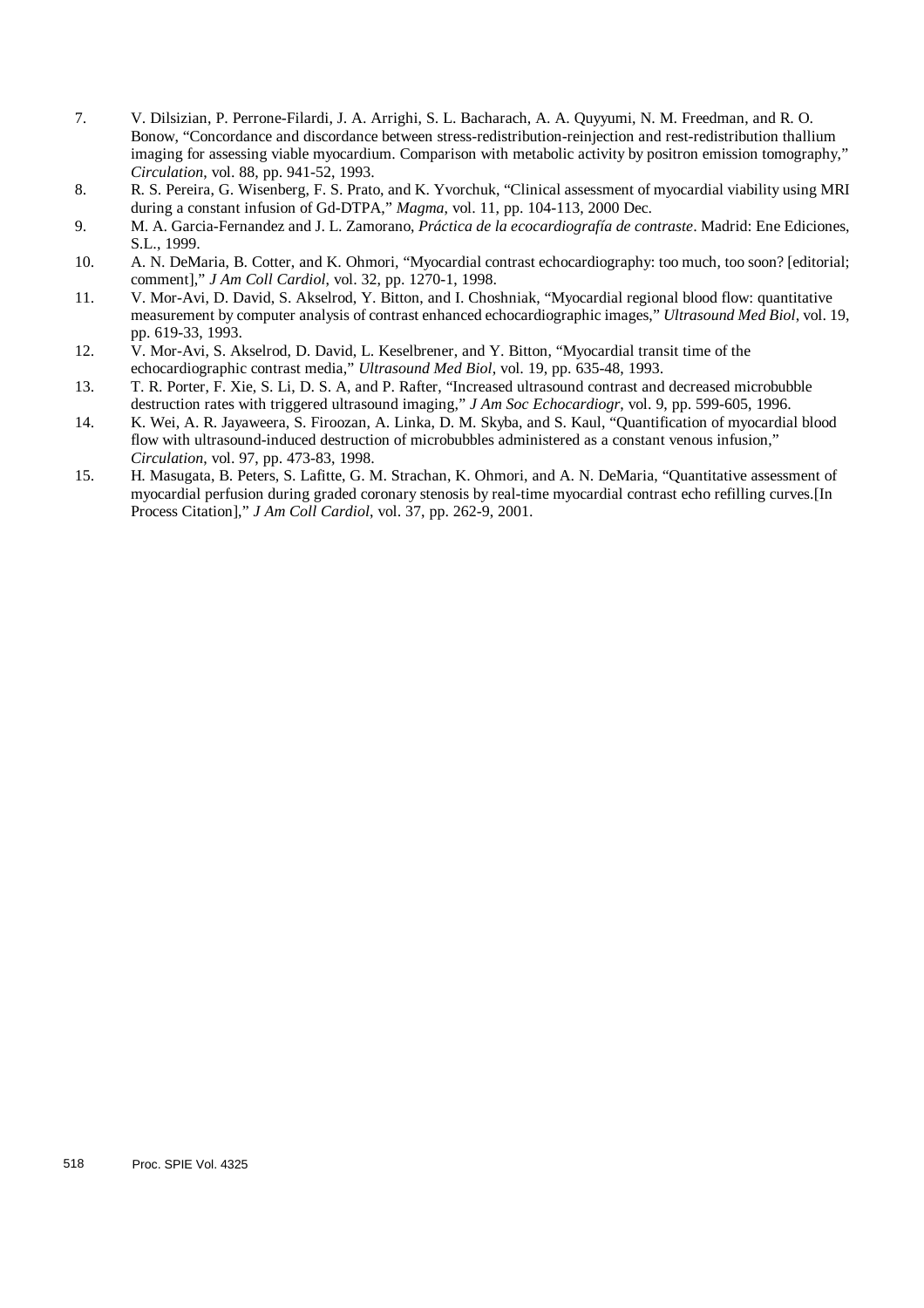

A B C D

**Figure 1:** *(Top)* Images acquired in four different moments: A, B during the steady state; C immediately after bubble destruction; D during the replenishment phase. A ROI drawn within the heart wall is also shown. *(Bottom)* Time-curve obtained from the ROI.



**Figure 2:** *(Left)* This figure shows the time-curve together with the slow component. *(Right)* High frequency component of the curve from the left side. Horizontal axis represents time and vertical axis represents Videointensity.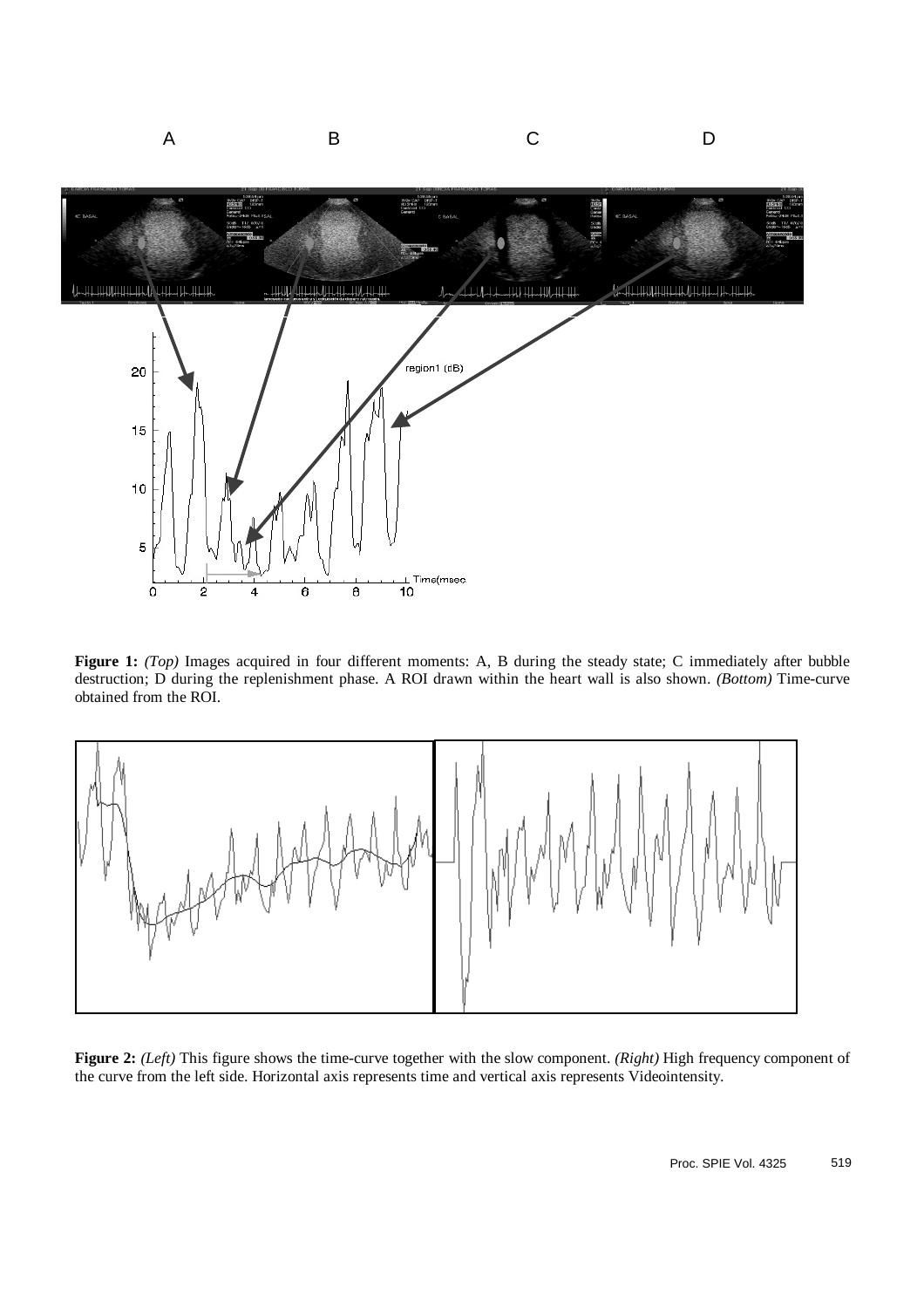

**Figure 3.** Program screen layout showing several ROIs defined on the image.



**Figure 4.** Time curves obtained from ROIs in Figure 2.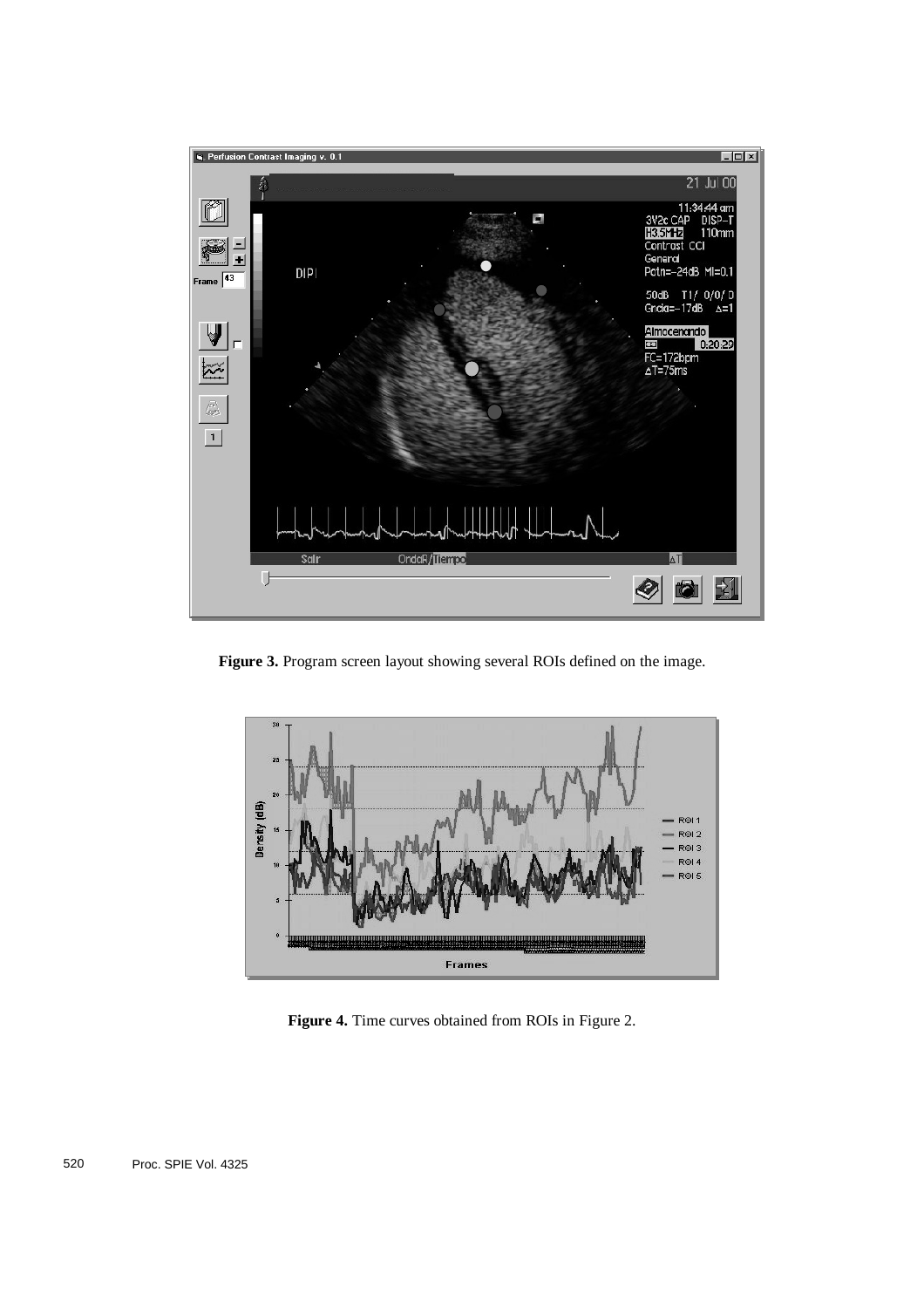

**Figure 5.** Percentage of segments with optimal/acceptable visibility. Results from 547 segments scored by an expert.



**Figure 6.** Scoring by an expert of 547 segments in the cardiac wall, according to the criteria: *0-Not visualized; 1- Suboptimal; 2-Acceptable; 3-Optimal*. Results show the mean value for each type of segment as in Figure 4. The right column is the global result for all segments..